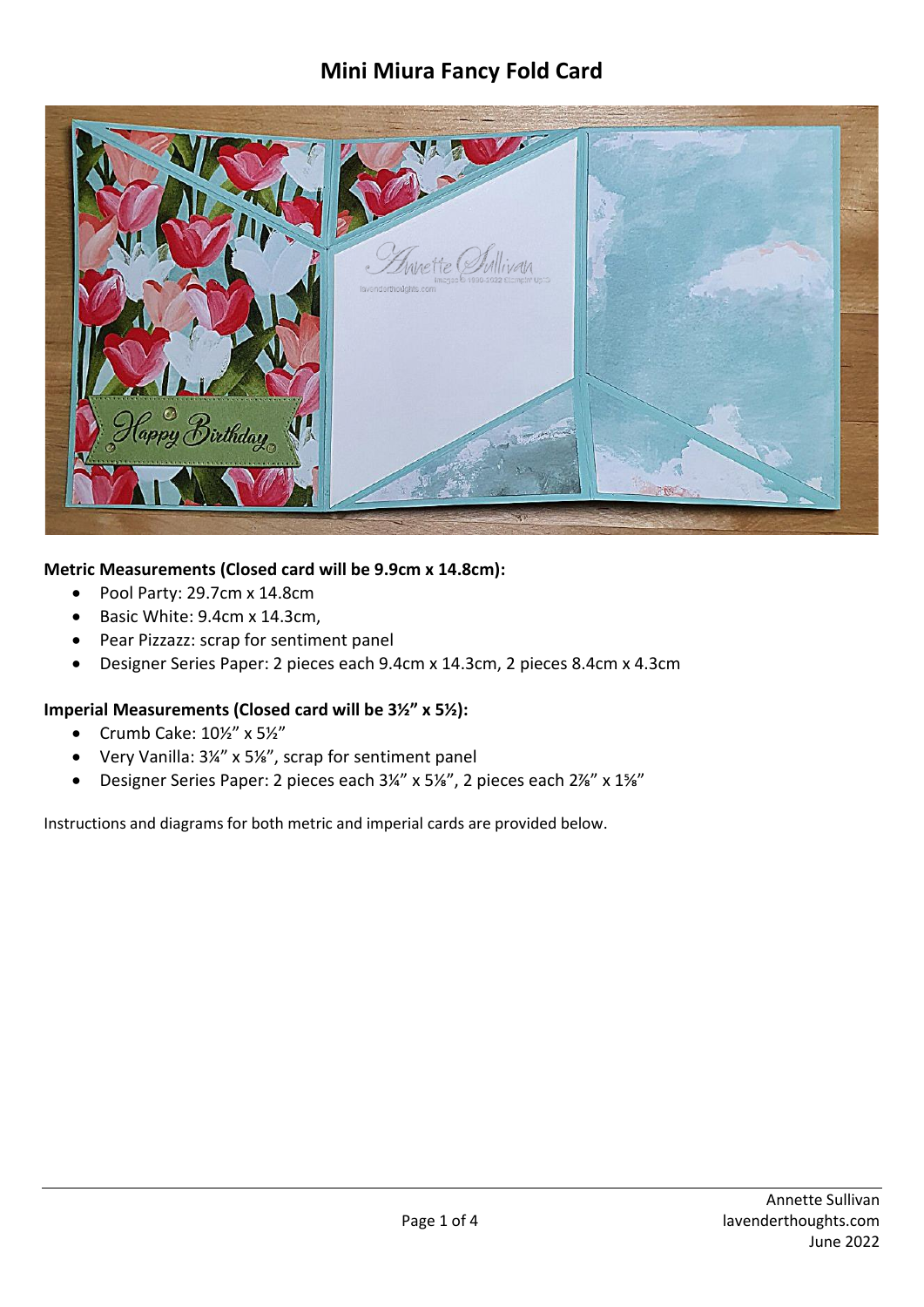# **Metric Instructions:**

### **Card Base:**

- Score at 9.9cm and 19.8 cm on the 29.7cm side so that there are three equal shapes of 9.9cm x 14.8cm
- On the 9.9cm score line, mark a point 5cm from the top. Score from the 5cm mark to the top edge of the cardstock on both the left and right of the mark.
- On the 19.8cm score line, mark a point 5cm from the bottom. Score from the 5cm mark to the bottom edge of the cardstock on both the left and right of the mark.



### **Designer Series Paper:**

When the card is open, there are three panels.

#### **Left panel**

- On the right hand side, mark a point 4.8cm from the top. Cut from this point to the top left hand edge.
- Cut 0.5cm off along the top edge of the small triangle and discard.

### **Right panel**

- On the left hand side, mark a point 4.8cm from the bottom. Cut from this point to the bottom right hand edge.
- Cut 0.5cm off along the bottom edge of the small triangle and discard.



### **Cardstock:**

- On the left hand side, mark a point 4.8cm from the top. Cut from this point to the top right hand edge. Discard the small triangle.
- On the right hand side, mark a point 4.8cm from the bottom. Cut from this point to the bottom left hand edge. Discard the small triangle.

### **Designer Series Paper:**

- Cut both pieces on the diagonal from top right to bottom left.
- Discard the pieces as shown in the diagram.

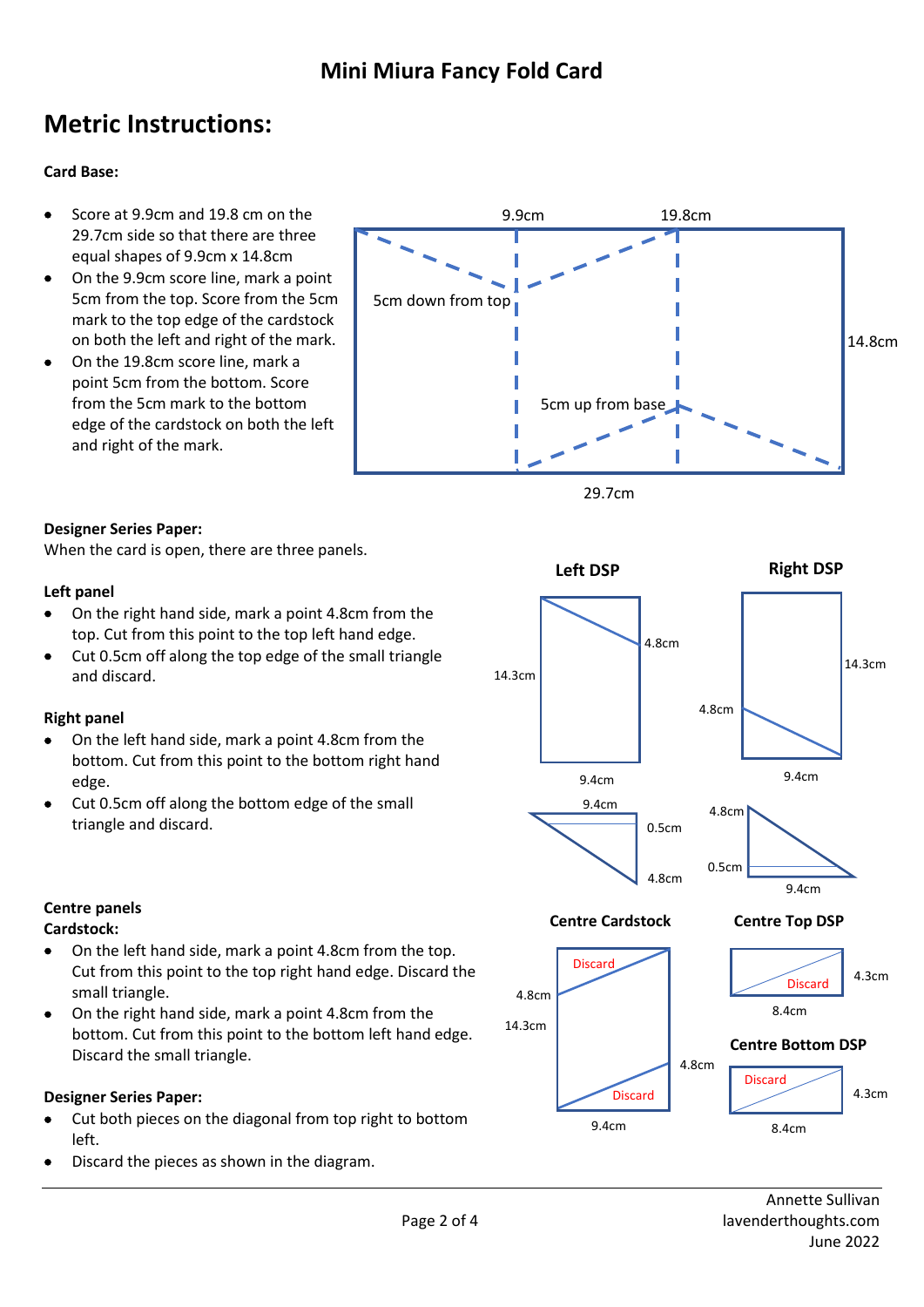# **Imperial Instructions:**

## **Card Base:**

- Score at 3½" and 7 on the 10½" side so that there are three equal shapes of 3½" x 5½".
- On the 3½" score line, mark a point 2" from the top. Score from the 2" mark to the top edge of the cardstock on both the left and right of the mark.
- On the 7" score line, mark a point 2" from the bottom. Score from the 2" mark to the bottom edge of the cardstock on both the left and right of the mark.

#### **DESIGNER SERIES PAPER**

When the card is open, there are three panels.

#### **Left panel**

- On the right hand side, mark a point 1⅞" from the top. Cut from this point to the top left hand edge.
- Cut ¼" off along the top edge of the small triangle. This piece will be the layer for the belly band.

### **Right panel**

- On the left hand side, mark a point 1⅞" from the bottom. Cut from this point to the bottom right hand edge.
- Cut  $\frac{1}{4}$  off along the bottom edge of the small triangle. This piece will be the layer for the second belly band.





## **Centre panels**

## **Cardstock:**

- On the left hand side, mark a point 1⅞" from the top. Cut from this point to the top right hand edge. Discard the small triangle.
- On the right hand side, mark a point 1⅞" from the bottom. Cut from this point to the bottom left hand edge. Discard the small triangle.

## **Designer Series Paper:**

- Cut both pieces on the diagonal from top right to bottom left.
- Discard the pieces as shown in the diagram.

Annette Sullivan Page 3 of 4 lavenderthoughts.com June 2022